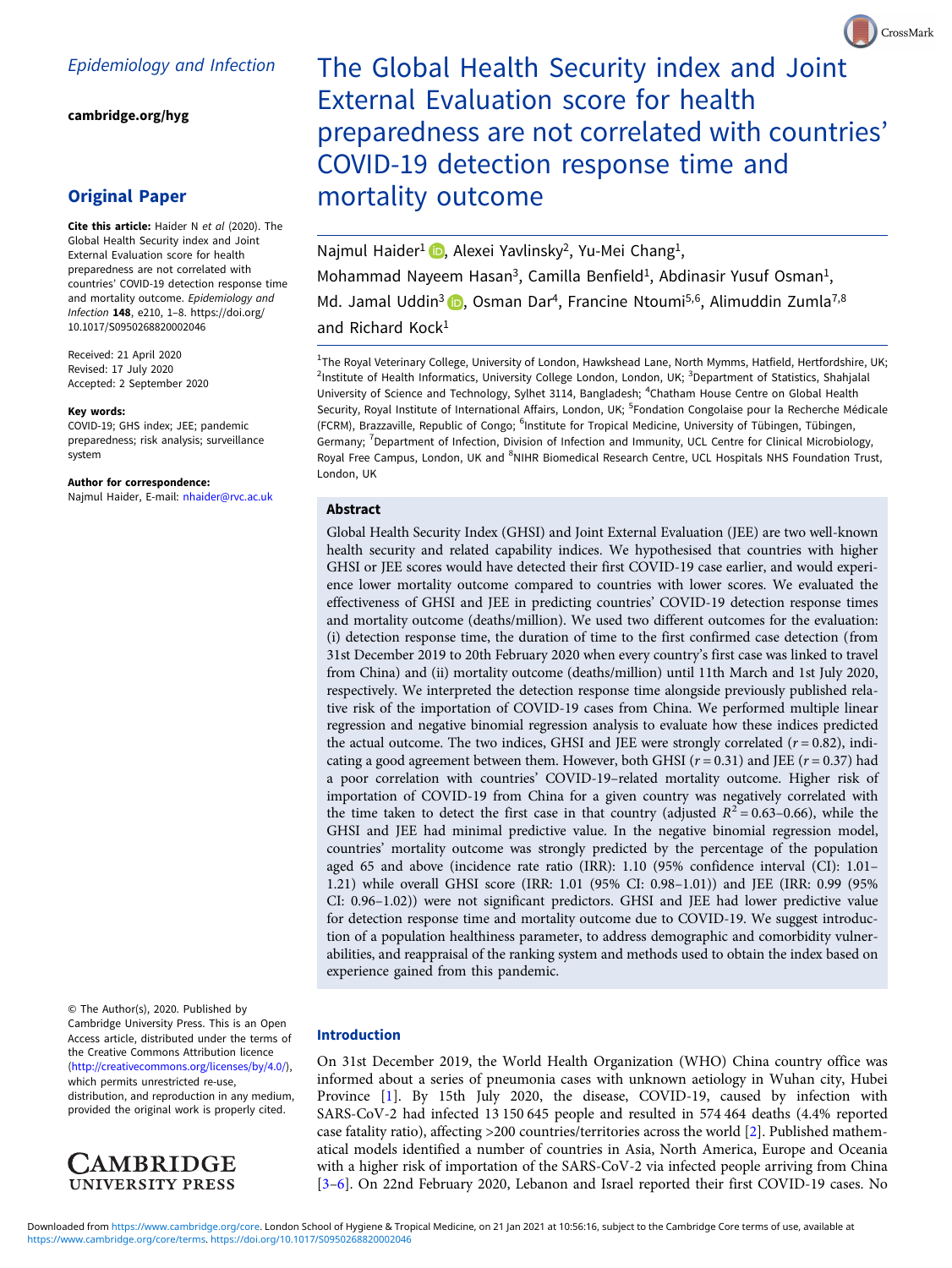epidemiological link to China could be established through contact tracing, which suggested a link to an ongoing outbreak in Iran [\[7\]](#page-6-0). Before these reports, every country's first case had a history of travel to China.

The WHO declared COVID-19 as a pandemic on 11th March 2020 [\[2\]](#page-6-0). Earlier, the WHO had characterised COVID-19 as a Public Health Emergency of International Concern on 30th January 2020, their greatest concern being the potential for the virus to spread to countries with weaker health systems [\[2\]](#page-6-0). Thus, it was important to know how countries with different degrees of preparedness were responding to the pandemic, to inform epidemiological risk, and how resources could be best deployed and control measures applied in support of this global health emergency. Some countries were at a higher risk of importation of COVID-19 cases because of a higher volume of air passengers and travellers from China and understanding those countries' responses to this pandemic is also important [[3,](#page-6-0) [4,](#page-6-0) [6](#page-6-0)]. These questions remain valid during all phases of the pandemic and especially during the process of removal of lockdown measures and opening of air bridges, when once again, risks of further spread increase. This is critical knowledge for what remains essentially a globally susceptible population, with few countries reporting immunity levels above an average of 5% in the community [[8](#page-6-0)].

The Global Health Security Index (GHSI) is a comprehensive assessment and benchmarking of health security and related capabilities of 195 countries that make up the States Parties to the International Health Regulations. The GHSI is a project of the Nuclear Threat Initiative and the Johns Hopkins Center for Health Security, and was developed jointly with The Economist Intelligence Unit [[9](#page-6-0)]. The GHSI provides an index of preparedness based on the capacity gaps of countries in their potential response to a pandemic, such as COVID-19, which most countries are ill-positioned to combat [\[9,](#page-6-0) [10](#page-6-0)]. The GHSI comprises six categories, 34 indicators and 85 sub-indicators based on 140 questions. Category 2 is the early detection and reporting of epidemics of potential international concern. We chose this category as our measure of the countries' reporting abilities. We further considered the risk of importation of COVID-19 from China to different countries based on air-flight passenger data [\[4\]](#page-6-0). Since most of the case reports prior to 20th February 2020 were linked to cases imported from China, we considered this approach a reasonable estimate of the relative risk of importing new cases into a given country. We also compared overall GHSI to mortality due to COVID-19 in the country (deaths per million), referred to as the mortality outcome hereinafter. The mean overall GHSI score is 40.2 out of 100. The high-income countries have an average score of 51.9 [[9](#page-6-0)].

The Joint External Evaluation (JEE) is a voluntary, externally validated, collaborative assessment of 19 technical areas required to validate countries' capacities to prevent, detect and rapidly respond to public health risks [\[11](#page-6-0)]. Unlike the GHSI which is an academic tool developed to allow inter-country comparisons on pandemic preparedness, the JEE is a formal component of the WHO IHR Monitoring and Evaluation Framework which all UN member states are committed to implementing. The JEE is not designed for making inter-country comparisons but instead is a tool created to support WHO member countries in establishing a quantitative baseline assessment of IHR core capacities from which they can then measure their own progress over time. While the intention of JEE scoring has never been to draw inter-country comparisons, these have nonetheless occurred as politicians and

national governments seek to assess their preparedness capacities against those of their neighbours or regional rivals. Ninety-six countries participated in the JEE scoring exercise and in this paper we use ReadyScore, which is the average of 19 technical areas included in JEE, as presented by Shahpar et al. [[12\]](#page-6-0). This ReadyScore is calculated using either JEE 1.0 or JEE 2.0, depending on which assessment the country completed.

The objective of this study was to quantify and compare different countries' detection response times and mortality outcomes within specific dates, as related to the COVID-19 epidemic. Specifically, we evaluated the effectiveness of GHSI and JEE in predicting countries' COVID-19 detection response times as of 20th February 2020, and mortality outcomes as of 11th March and 1st July 2020, respectively.

#### Methods

## The Global Health Security Index (GHSI) and Joint External Evaluation (JEE)

We used the mean value of GHSI Category 2 [[9](#page-6-0)] – 'early detection and reporting of epidemic of potential international concern' – as an indicator of each country's preparedness for an epidemic/pandemic to evaluate a country's response to COVID-19. The countries are ranked between 0 and 100 (where 100 is fully prepared and 0 is not prepared at all). The countries with a score of 66.7 and above are categorised as 'most prepared (MsP)', 33.4–66.6 as 'more prepared (MrP)' and 0–33.3 as 'least prepared (LeP)' [[9](#page-6-0)]. The mean overall GHSI score is 40.2 out of 100 and the USA lead the rank with 83.5 points. The high-income countries have an average score of 51.9. We also used JEE's ReadyScore to evaluate countries' responses to COVID-19 pandemic [[12\]](#page-6-0). The score ranged from 0 to 100 and categorised as (i) Better Prepared (80–100), (ii) Work to do (40–79) and (iii) Not ready (0–39) [\[13](#page-7-0)]. The mean value of ReadyScore is 54.00 and Canada leads the ranking with an score of 93.00 [\[12](#page-6-0), [13\]](#page-7-0). The details of these indicators are presented in the Supplementary material (Tables S1–S3). We used these overall GHSI scores to evaluate each country's preparedness and response to the pandemic and specifically to test associations using the detection response time and the related outcome, the deaths per million (death outcome at two different time points).

#### Risk of COVID-19 importation

Haider et al. described the relative risk of importing COVID-19 cases from four major cities of China (Wuhan, Beijing, Shanghai and Guangzhou) to 168 countries and territories by considering the simulated air flight passenger data between 1st and 31st January 2020 [\[4\]](#page-6-0). The risk incorporated the probability of passengers being infected based on the outbreak sizes in the departure cities. Countries were grouped into four quartiles (Q1–Q4) based on the risk value (43 countries in the top quartile (Q4), 42 countries in the third quartile (Q3), 41 countries in the second quartile (Q2) and 42 countries in the bottom quartile (Q1), representing the lowest risk. We used this as a risk index of COVID-19 importation since it represented a proxy for the volume of travel of infected passengers from China into those countries and territories. Thus, countries with fewer passengers arriving from China had a lower risk of importation of COVID-19 cases.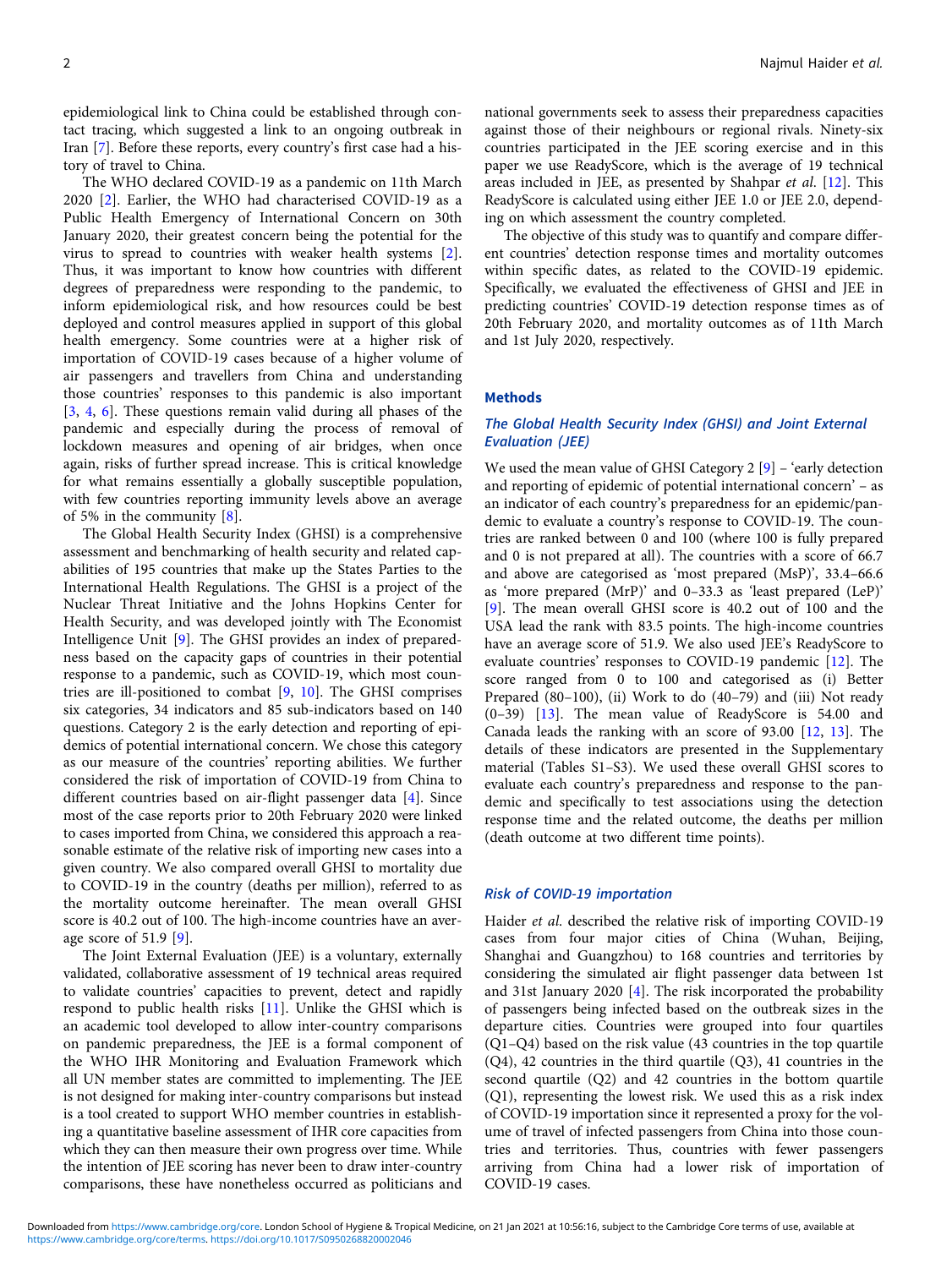We collected COVID-19 case and date of first report from WHO's daily situation updates until 20th February [[14](#page-7-0)] as, during that period, most of the case reports outside of China were linked to the cases imported from China. On 22nd February, the WHO reported confirmed cases in Lebanon and Israel, both ultimately linked to Iran [[7](#page-6-0), [14\]](#page-7-0). The time lag between sampling a suspected case and reporting it at a country level has been reported to be up to 24–72 h [[15\]](#page-7-0). Restricting our analysis until 20th February 2020 allowed us to investigate the cases linked to importation from China and enabled us to use the importation risk index based on the countries' air transportation links with China alone, as described above. Furthermore, we collected COVID-19 cases and death data from first reports until 11th March 2020 when WHO characterised COVID-19 as a pandemic and until 1st July 2020 from Worldometer [\[16](#page-7-0)].

### Statistical analysis

We collected further data mostly from United Nation's sources including country's population density [[17\]](#page-7-0), the percentage of the population aged  $65$  and above [[18\]](#page-7-0), human development index [[19\]](#page-7-0), gross domestic product (GDP) [\[20\]](#page-7-0) and worldwide governance indicators (WGIs) [[21](#page-7-0)].

For each of the preparedness categories, summary statistics are presented for the median [range] of the number of people infected with SARS-CoV-2 in the corresponding countries, and median [range] of the times from the beginning of the epidemic in China until detecting the corresponding first cases.

Kaplan–Meier curves were used to illustrate the time to first case detection from 31st December 2019. Countries without any case detected until 20th February 2020 were censored. Log-rank test was used to compare the rate of detection between the GHSI categories, and between the risk quartiles. Spearman's correlation was used to assess association between countries' responses to the COVID-19 epidemic and the GHSI, as well as the risk of COVID-19 importation. Multiple linear regression analysis was utilised to assess the amount of variation in either the time to detection of the first case that can be explained by the GHSI and JEE score and the importation risk among countries reporting cases by 20th February 2020. Since the values of importation risk were skewed, they were log transformed prior to further analysis. We performed multiple linear regression analysis for mortality outcome until 11th March 2020. Since the two indices, GHSI and JEE were strongly correlated  $(r = 0.82)$ , we added them separately in the model. Finally, we performed negative binomial regression analysis to predict the impact of GHSI and JEE and other variables on countries' mortality outcome until 1st July 2020. Although negative binomial regression was preferred, there was not enough data for the period until 11th March 2020 to support the model and thus we ran multiple linear regression.

We have excluded China from the pre-pandemic (20th February 2020) analysis because we sought to evaluate countries' surveillance systems' effectiveness in detecting and monitoring the evolution of a potential pandemic and China is where the first cases were reported globally.

## Results

The median [range] value of GHSI score was 40.5 [3.7–98.2]: 22 countries in this study scored higher than the median value. As of 20th February, 26 countries reported COVID-19 cases imported

from China: 13 were categorised as Most Prepared, 11 as More Prepared and 2 as Least Prepared countries in the GHSI. With respect to the risk of importation, 21 countries were in the top risk quartile (Q4), 4 countries in Q3, 1 country in Q2 and none in Q1.

#### Time taken to identify the first case

As of 20th February, the countries in the top importation risk quartile (Q4) identified the first COVID-19 cases at median 28 [13–32] days after 31st December 2019, earlier than the countries in Q3, median 41 [32–51] days. Nepal was the only country in Q2 that identified its first COVID-19 case, 25 days after the start of the epidemic in China.

The MsP countries identified the first COVID-19 cases at median 26 [13–32] days after 31st December, earlier than the MrP countries at 30 [24–51] days and LeP countries at 27 [15–29] days.

The correlation coefficient between the risk of COVID-19 importation and the time to first reported COVID-19 case was −0.61, and the same coefficient between the risk of importation and the number of cases was 0.64. The correlation coefficient between the GHSI and the time to the first reported COVID-19 case was −0.32 [\(Fig. 1\)](#page-3-0).

There were significant differences in the rates of first case detection between GHSI categories and between risk quartiles. Around 30% of countries in the highest GHSI score category had their first case detected by the end of January 2020, while 50% of countries in the top risk quartile (Q4) had their first detection by this time ([Fig. 2\)](#page-3-0). Nepal was identified as an outlier in the multiple linear regression analysis. If Nepal was excluded from the regression, the risk of importation alone explained the majority of the variation ( $P < 0.0001$ ; adjusted  $R^2$ : 0.63). However, the GHSI score had minimum impact in both cases. The patterns remained the same if Nepal was included in the analysis although the amount of variation explained was lower (adjusted  $R^2$ : 0.33) [\(Table 1\)](#page-4-0). When we used JEE's ReadyScore instead of GHSI, the model's predictive power remained very similar (adjusted  $R^2$ : 0.66) with lower predictive value for JEE (Coefficient =  $-0.05$ ,  $P = 0.02$ ) ([Table 2](#page-5-0)).

#### Mortality outcome due to COVID-19 (deaths/million)

The two indices, GHSI and JEE were strongly correlated  $(r = 0.82)$ indicating a good agreement between them. However, both GHSI  $(r = 0.31)$  and JEE ( $r = 0.37$ ) had a poor correlation with countries' COVID-19-related mortality outcome. Among the 20 countries with highest mortality outcome, 10 countries also had the higher score in GHSI and five countries had higher score in JEE (mean ReadyScore) (Table S3 in the Supplementary material). The variables explaining the countries' mortality outcome are presented in [Tables 1](#page-4-0) and [2](#page-5-0). For the period until the declaration of the pandemic (11th March 2020), the percentage of the population aged 65 and above was weakly positively correlated (Coefficient 0.13,  $P$  value = 0.06) but the GHSI was not a significant predictor ([Table 1\)](#page-4-0). When we used JEE in the model instead of GHSI, similar results were observed, with JEE remaining nonsignificant and the percentage of the population aged 65 and above as a significant variable (Coefficient 0.14, P value = 0.05) [\(Table 2](#page-5-0)).

In the negative binomial regression model, countries' mortality outcome was strongly predicted by the percentage of the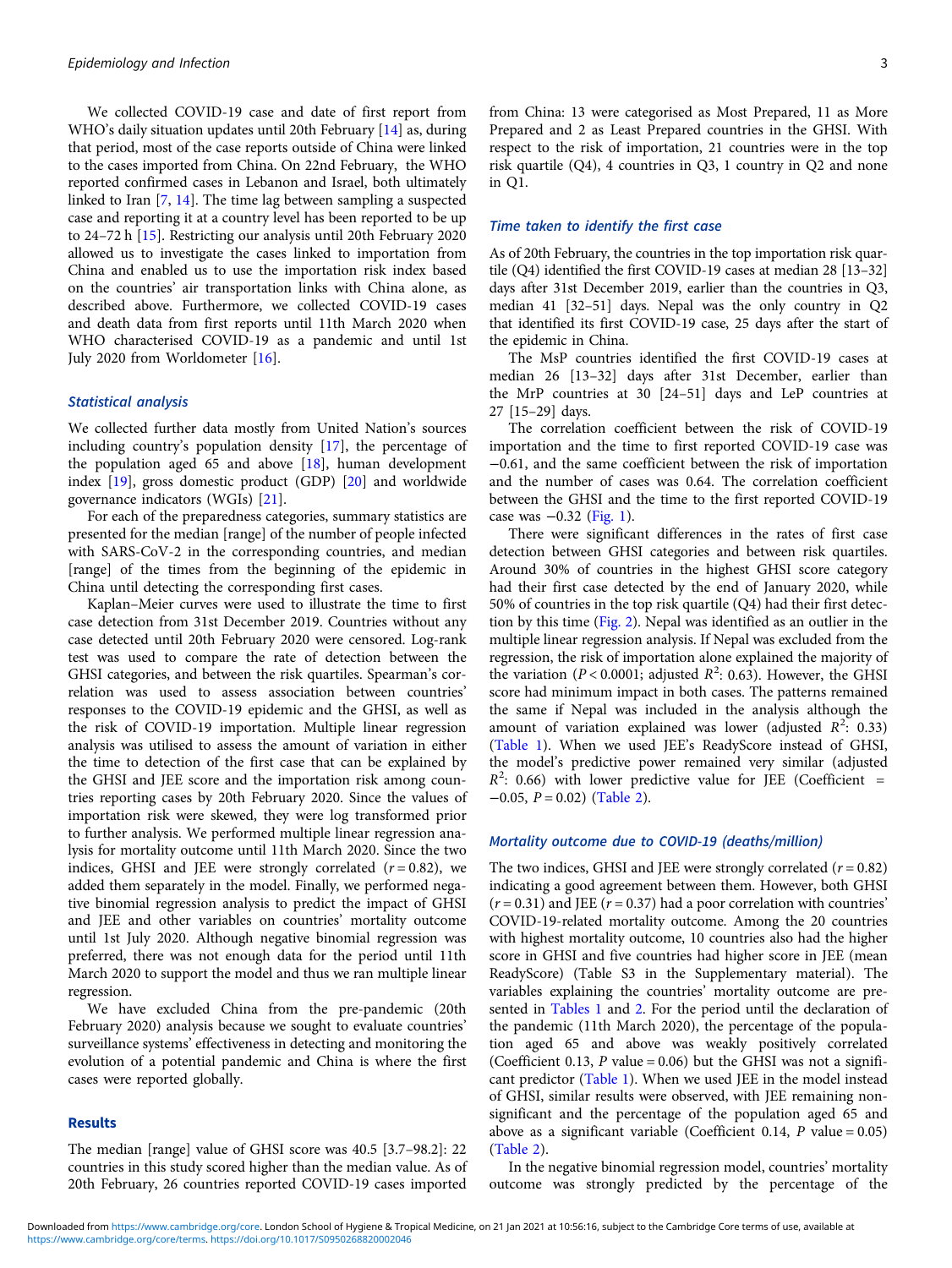<span id="page-3-0"></span>

Fig. 1. The Global Health Security Index (GHSI) overall score vs. the countries' mortality outcome due to COVID-19 (deaths/million) (left) and the JEE (ReadyScore) vs. countries' mortality rate due to COVID-19 (right). The countries with highest score in GHSI and JEE also had higher mortality rate due to COVID-19 (US, United States; UK, United Kingdom; NL, Netherlands; AU, Australia; CA, Canada; TH, Thailand; SE, Sweden; DK, Denmark; KR, South Korea; FI, Finland; SI, Slovenia; CH, Switzerland; DE, Germany; ES, Spain; FR, France; NO, Norway; LV, Latvia; MY, Malaysia; BE, Belgium; PT, Portugal; SG, Singapore; JP, Japan; AE, United Arab Emirates; AM, Armenia; NZ, New Zealand; OM, Oman; BH, Bahrain; SA, Saudi Arabia; KG, Kyrgystan; LT, Lithuania; KW, Kuwait).



Fig. 2. Kaplan–Meier curves for the time to first case detection from 31st December 2019 until 20th February 2020 stratified by (left) the risk of COVID-19 importation quartiles, (right) Global Health Security Indext (GHSI) categories (score: >66.6 as 'most prepared (MsP)', 33.4–66.6 as 'more prepared (MrP)' and 0–33.3 as 'least prepared (LeP)').

population aged 65 and above (incidence rate ratio (IRR): 1.10 (95% confidence interval (CI): 1.01–1.21) while the overall score of GHSI (IRR: 1.01 (95% CI: 0.98–1.01) was not a significant predictor [\(Table 1](#page-4-0)). When we used JEE's ReadyScore in the model instead of GHSI, countries' mortality outcome were strongly predicted by the percentage of the population aged 65 and above (IRR: 1.10 (95% CI: 1.03–1.16)), while JEE (IRR: 0.99 (95% CI: 0.996–1.02) had little impact on the prediction [\(Table 2\)](#page-5-0).

#### **Discussion**

More than 200 countries/territories have been affected with COVID-19 resulting more than 11 million cases and 500 000 death as of 1st July 2020 [[16\]](#page-7-0). We used datasets for three important time periods of the COVID-19 pandemic, including (i) 31st December 2019–20th February 2020 when every country's first COVID-19 case was linked to travel to China, (ii) 31st December 2019–11th March 2020 when the WHO declared the

COVID-19 pandemic and (iii) 31st December 2019–1st July 2020, 6 months after the reporting of the first case in Wuhan, China. In these three periods of this epidemic, we evaluated two outcome variables including (i) time taken until first case detection and (ii) mortality outcome due to COVID-19 (deaths/ million). However, in none of the models did GHSI or JEE status predict any expected outcome with confidence.

The first 26 countries reporting SARS-COV-2 are an important subset to study in order to understand how countries responded to this emerging disease. Until 20th February 2020, most of the COVID-19 case importations were linked to international travel from China. Our findings suggest that countries with a higher risk of importation of COVID-19, based on flight connectivity [[4](#page-6-0)], detected cases earlier irrespective of their preparedness level, in contrast to the expectation that the higher GHSI scoring countries ought to more rapidly detect the presence of a novel pathogen in the population. China's notification to WHO and WHO's press briefing [[22\]](#page-7-0) encouraged by the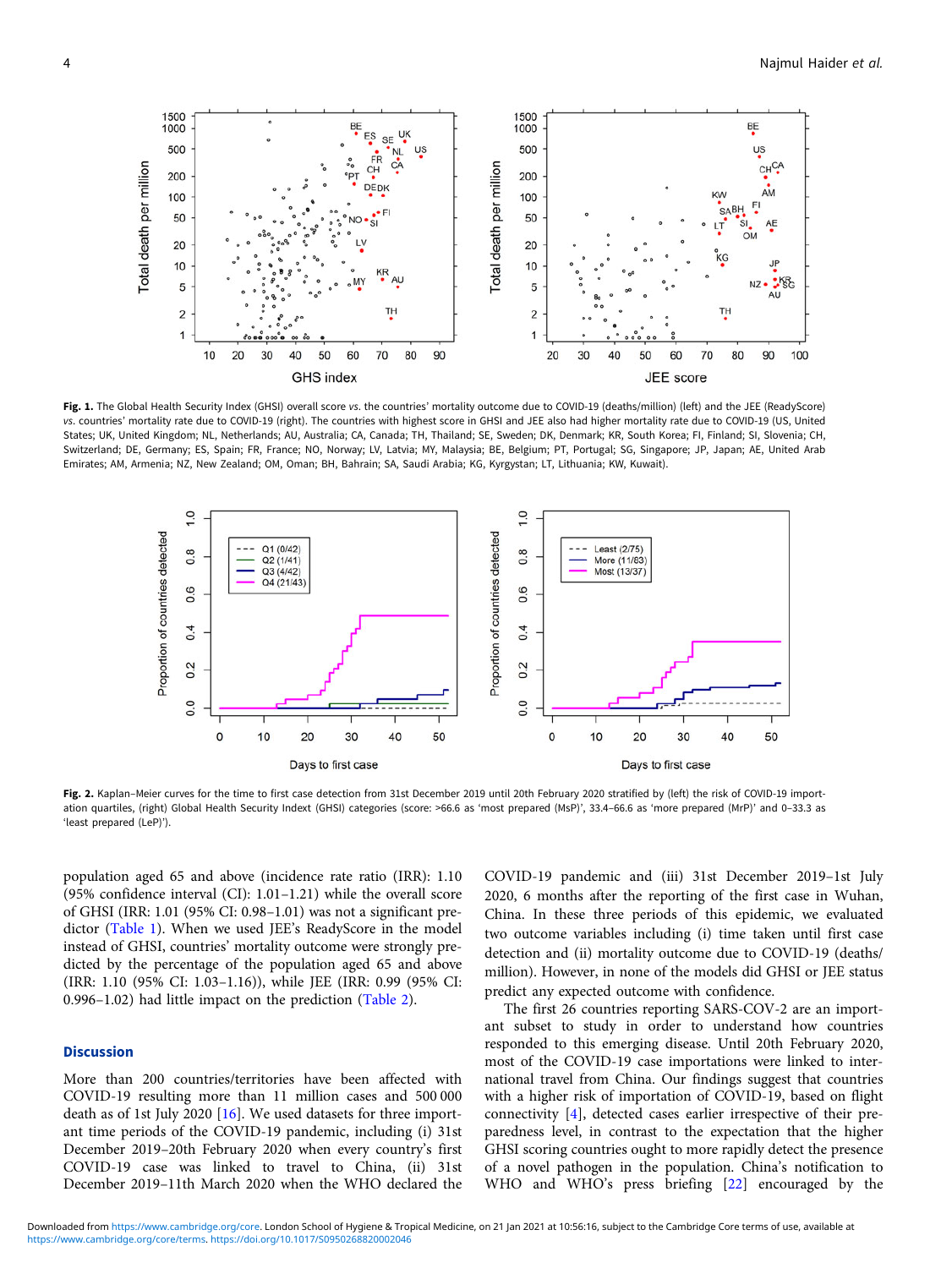<span id="page-4-0"></span>

|  |  | Table 1. The linear regression and negative binomial regression models for COVID-19-related outcome and other explanatory variables including the GHSI |  |
|--|--|--------------------------------------------------------------------------------------------------------------------------------------------------------|--|
|  |  |                                                                                                                                                        |  |

| Duration                                              | Pre-pandemic                     |           | Date of pandemic<br>declaration |                            |                     | Post-pandemic<br>declaration date |  |
|-------------------------------------------------------|----------------------------------|-----------|---------------------------------|----------------------------|---------------------|-----------------------------------|--|
| Dates, until                                          | 20 February 2020                 |           | 11 March 2020                   |                            |                     | 1 July 2020                       |  |
| Outcome variables                                     | Duration of first case detection |           |                                 | Deaths per million         |                     | Deaths per million                |  |
| Model                                                 | Multiple linear regression       |           |                                 | Multiple linear regression |                     | Negative binomial regression      |  |
|                                                       | Coefficients                     | $P$ value | Coefficients                    | $P$ value                  | IRR (95% CI)        | $P$ value                         |  |
| Risk index                                            | $-2.97$                          | < 0.01    | <b>NA</b>                       |                            |                     |                                   |  |
| <b>GHSI</b>                                           | $-0.10$                          | 0.07      | 0.03                            | 0.40                       | $1.01(1.02-1.09)$   | 0.891                             |  |
| Total cases/million                                   | <b>NA</b>                        |           | 0.04                            | < 0.01                     | $1.01(1.01-1.02)$   | < 0.001                           |  |
| The percentage of the population<br>aged 65 and above | <b>NA</b>                        |           | 0.13                            | 0.06                       | $1.10(1.03-1.16)$   | < 0.001                           |  |
| <b>WGIS</b>                                           | <b>NA</b>                        |           | $-2.83$                         | < 0.01                     | $1.12(0.84-1.52)$   | 0.023                             |  |
| GDP                                                   | <b>NA</b>                        |           | 0.0001                          | 0.31                       | $0.99(0.99 - 1.00)$ | 0.585                             |  |
| Population density                                    | <b>NA</b>                        |           | 0.002                           | 0.20                       | $0.99(0.98 - 0.99)$ | < 0.01                            |  |
|                                                       | Adjusted $R^2$ : 0.63            |           |                                 | Adjusted $R^2$ : 0.61      |                     | AIC: 1412                         |  |

For the period until 20 February 2020, multiple linear regression was performed, and the risk of importation of COVID-19 from China had higher predictive value than GHSI. For mortality outcome (deaths/million) until 1 July 2020, a negative binomial regression analysis was performed. The percentage of the population aged 65 and above were strongly associated with mortality rate. The incidence rate ratio (IRR) of 1.10 of the variable 'the percentage of the population aged 65 and above' indicates that an increase of 1% of population above 65 years of age increases the risk of death rate by 10%.

'International Health Regulation 2005' probably helped countries to proactively act on the risk [\[23](#page-7-0), [24](#page-7-0)]. This implies that the risk of importation can be used as a proxy to account for the time it took COVID-19 to make an incursion into a particular country, after which most countries detected their first cases at speeds that were not affected by their GHSI or JEE preparedness scores. Our study further confirms that the health preparedness indices used either in the GHSI or JEE had low predictive value in terms of (i) number of cases detected in the country until 20th February 2020 when most cases were imported from China and (ii) mortality outcome (deaths/million) until either 11th March or 1st July 2020.

We do not know the exact dates when countries had their first imported cases, however, we inferred the risk of importing cases using direct and indirect air transportation links with China [\[4\]](#page-6-0). Data on the amount of technical assistance that the WHO and other institutions provided to less prepared countries are not readily available. However, our finding that countries with lower GHSI preparedness scores had comparable first case detection times to those that were deemed better prepared suggests that in many lower scoring countries, there is a good uptake of relevant guidelines and the local health staff are well-trained to respond to such outbreaks [\[25\]](#page-7-0). Although the capability of a country to perform large-scale testing will determine its longterm ability to detect COVID-19 cases reliably, and rapid first case detection is not the sole measure of success in containing an epidemic/pandemic, the latter can be seen as a good indicator of readiness and a more detailed investigation of the factors that determine its effectiveness is warranted.

Early case detection and accurate reporting of cases is essential for containing a pandemic so as to limit the spread of the disease both locally and globally. The current spread of COVID-19 outside China (as of 15th July 2020) is now driven mostly by community transmission and countries with higher preparedness scores are experiencing larger local outbreaks. For example, the

USA has an overall GHSI of 92.1 (ranked 1st) and has identified more than 3.0 million cases as of 1st July 2020, of which the majority are now assumed to be locally acquired [\[16](#page-7-0)]. SARS-CoV-2 can apparently be transmitted without symptoms from a-/pre-symptomatic patients [[26,](#page-7-0) [27](#page-7-0)] and super-spreading events may occur [[28\]](#page-7-0). Countries that fail to detect cases in a timely manner run the risk of creating secondary outbreak foci [\[27\]](#page-7-0). Iran is one such example, with higher reported numbers of COVID-19-related deaths  $(n = 10817)$  as of 1st July 2020. Additionally, it appears Iran has exported COVID-19 cases to at least 12 other countries including Bahrain, Kuwait and Lebanon that had not reported importing cases from China or other countries by the end of February 2020 [\[7\]](#page-6-0). A study by Tuite et al. estimated that there could be 18 300 (95% CI: 3770– 53 470) cases in Iran as of 24th February 2020 for it to export cases to those countries [\[7\]](#page-6-0) while only 43 cases were reported on that day in Iran [[2](#page-6-0)]. All of the above highlights the importance of having accurate pandemic preparedness metrics that would help to direct resources to where they are most needed in the event of another major outbreak. However, it seems that both the GHSI and JEE indicators do not correlate well with countries' ability to prevent or respond effectively to an epidemic.

Our findings showed that the countries with lower preparedness narrowed the gap of duration to detection of the first COVID-19 case. The countries with lower economic capacity especially those in South East Asia and sub-Saharan Africa are familiar with infectious disease epidemics. These countries, therefore, have extensive experience in early management of infectious diseases epidemics. For example, Vietnam, a country that has faced dengue [[29\]](#page-7-0) and chikungunya [\[30](#page-7-0)] epidemics in the last few years, has successfully controlled the COVID-19 epidemic in their territory and started laboratory preparedness prior to the first case being imported and reported in the country [\[16](#page-7-0)]. Vietnam had not reported any deaths even after 6 months [\[16](#page-7-0)]. The country took early measures to test, trace, isolate and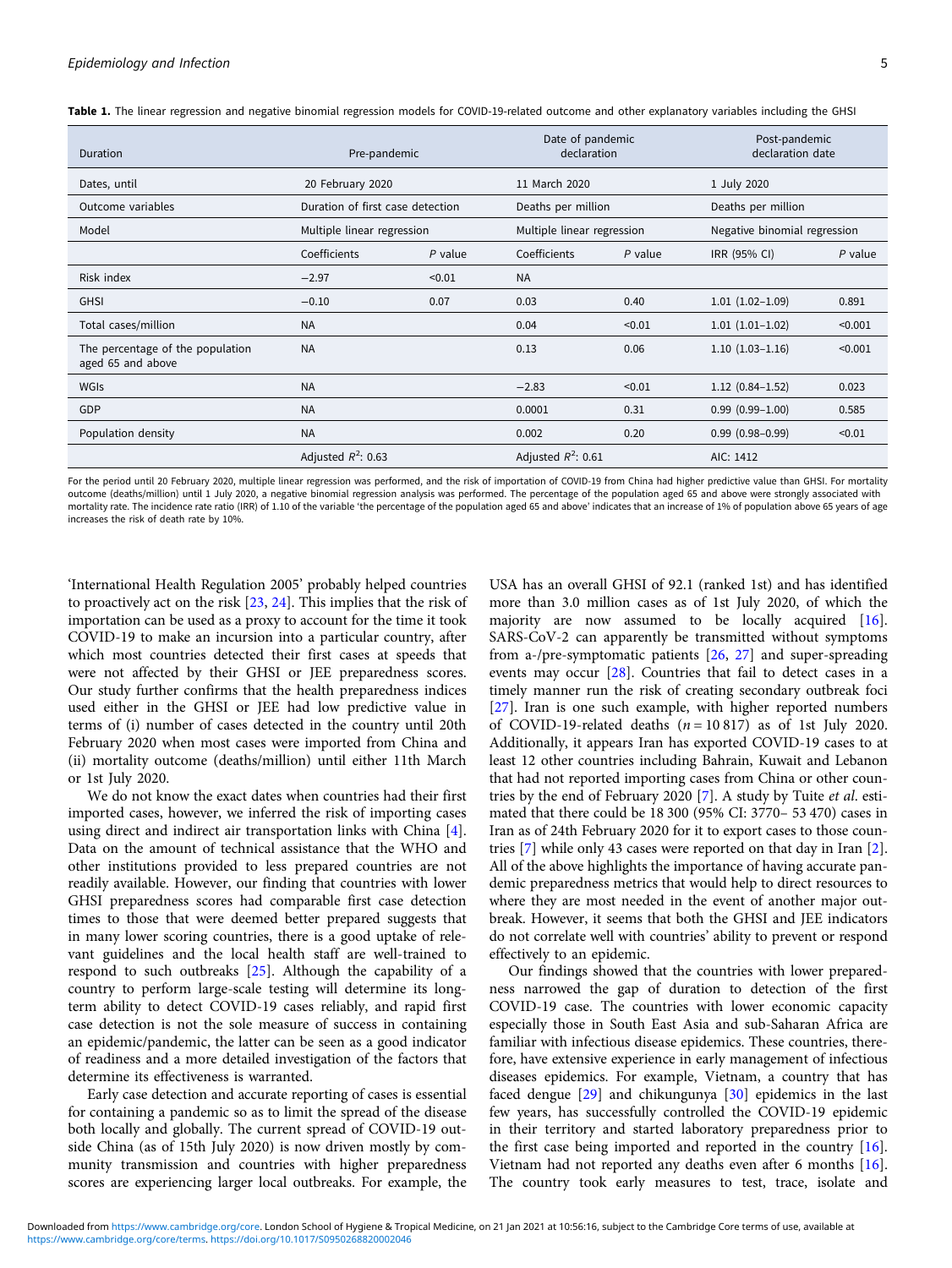Duration Pre-pandemic Date of pandemic declaration Post-pandemic declaration date Dates, until 20 February 2020 11 March 2020 1 July 2020 Outcome variables **Duration of first case** detection Deaths per million Deaths per million Model Multiple linear regression Multiple linear regression Negative binomial regression Coefficients P value Coefficients P value IRR (95% CI) P value Risk index −2.93 <0.01 NA JEE (ReadyScore) −0.06 0.02 −0.01 0.18 0.99 (0.98–0.99) 0.419 Total cases/million 0.04 <0.01 1. 01 (1.001–1.01) <0.001 The percentage of the population aged 65 and above NA 0.14 0.05 1.10 (1.01–1.21) 0.027 WGIs NA −2.62 <0.01 1.28 (0.82–1.96) 0.224 GDP (per capita) 0.971 0.99 (0.99–1.01) 0.971 0.971 0.99 (0.99–1.01) 0.971 0.971 0.971 0.971 0.971 0.971 0.971 Population density NA 0.003 0.15 0.99 (0.98–0.99) <0.001 Adjusted  $R^2$ : 0.66 Adjusted  $R^2$ : 0.62 AIC: 619

<span id="page-5-0"></span>Table 2. The linear regression and negative binomial regression models for COVID-19-related outcome and other explanatory variables including JEE's ReadyScore [\[12,](#page-6-0) [13](#page-7-0)]

For the period until 20 February 2020, multiple linear regression was performed and the risk of importation of COVID-19 from China had higher predictive value than JEE. For deaths per million until 1st July 2020, a negative binomial regression analysis was performed. The percentage of the population aged 65 and above were strongly associated with mortality outcome. The incidence rate ratio (IRR) of 1.10 of the variable 'the percentage of the population aged 65 and above' indicates that an increase of 1% population above 65 years of age increases the risk of death rate by 10%.

quarantine suspected people and remains the only country of their size of population in the world without any mortality due to COVID-19 as of 1st July 2020 [[31\]](#page-7-0). Investment in health infrastructure should reduce the risk of infection to a country and reduces overall risk of pandemic spread [\[32](#page-7-0)], but if not activated for political or other socioeconomic reasons, even well-structured capacity is inadequate in the face of a pandemic. Collective coordinated and comprehensive approaches that engage the entire machinery of government and international organisations including WHO should catalyse such preparedness in order to change the trajectory of the COVID-19 pandemic. Such coordinated efforts remain at the core of global health security.

The 10 countries worst affected with COVID-19 in terms of deaths per million are among the top 20 countries in terms of their overall GHSI scores. These scores are not correlated with the times taken to detect the first case in each country. Similarly, JEE's ReadyScore did not correlate well with detection of the first case in the country. For example, Vietnam ranked 50th (score: 49.1) and Sri Lanka 120th (score 33.9) within GHSI, and both countries responded well with less than one death per million (Vietnam reported no deaths). These rankings do not adequately weigh or consider the importance of universal health coverage, integration of national response services across sub-national jurisdictions and the critical importance of effective political leadership during times of crisis and such parameters are likely strongly correlated with time to detection and outcome, perhaps in part explaining the apparent paradox reported here. High income countries with a high GHSI or JEE may rely on professionals with competing interests and institutions with varying degrees of authority and responsibility across national and subnational political boundaries to deal with a health crisis rather than taking individual and communal responsibility. Thus, the indicators and their respective weighting used in GHSI and the JEE might need to be radically revised in future from the lessons learned from the COVID-19 pandemic.

Our study has several limitations. First, the COVID-19 cases and death data reported from different countries might not be accurate for the total number of cases and deaths due to underreporting and inadequate testing, although early in the epidemic this was likely to be true in nearly all countries. There is a common case definition for COVID-19 globally [[33\]](#page-7-0), however, the testing and diagnostic capacity varies, which could affect both case and death counts. Going forward, the challenge will be to reduce such differences in reporting cases and deaths and the rate of detection is being improved generally. Second, the global pandemic awareness increases as a result of greater community engagement and this enables the governments to take the necessary steps to control the pandemic including acquiring and building the necessary diagnostic capacity. Therefore, the countries likely to import cases later than others had more time to prepare and were on greater alert. This might have affected the case detection speed in some countries. Our study has not incorporated this awareness factor in the model but it is unlikely to have been a major confounder especially as poorer countries are less able to disseminate information with lower media coverage and fewer consumers of electronic media. Third, the magnitude of the epidemic in China was growing during the study period, so the absolute risk of importation would have likewise grown with time for all of the countries. However, while the size of the epidemic increases the absolute importation risk, this would not change the relative risk values if the transportation links remained unchanged. On the other hand, travel bans were implemented in a number of countries, which would have affected the risk of importation, and which we could not address in our model. Nevertheless, given the relatively short time under consideration, we believe these limitations did not alter our findings substantially.

These global health preparedness indices (GHSI and JEE) are missing variables and inadequately weighting others that could more accurately capture the likely response of countries in such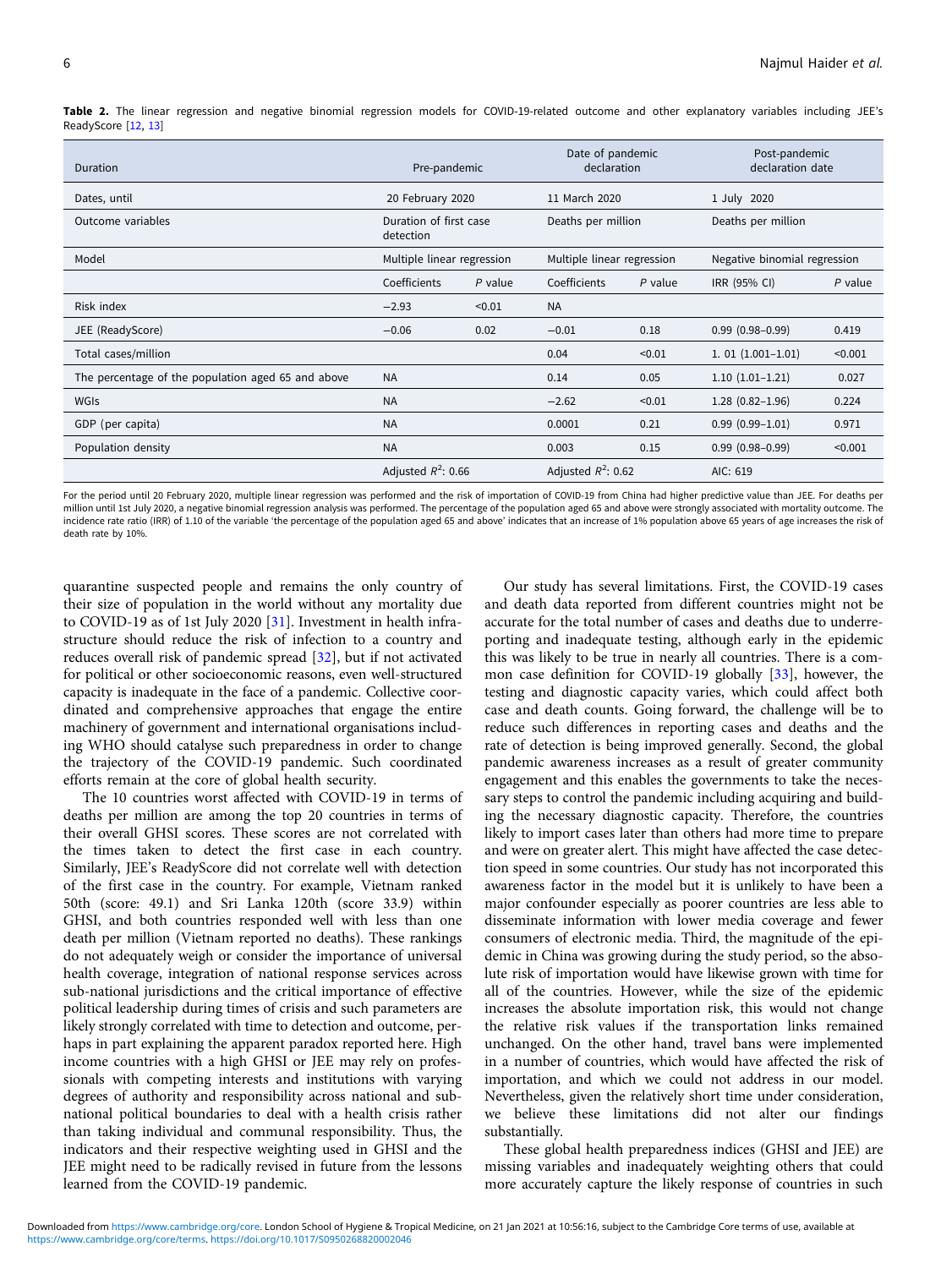<span id="page-6-0"></span>an emergency as COVID-19. As stated earlier, the WHO was more concerned with the risk of the pandemic to poor countries than rich ones at the beginning which has proven to be a very costly mistake, and the existence of the GHSI in its present form encouraged this position. One such missing variable could be a measure of vulnerabilities and/or dependencies on health systems from an aged population and from co-morbidities. Data are showing a high incidence of obesity, diabetes and cancers amongst fatalities, and the possible role of socioeconomic and environmental health risks from air pollution, relative poverty, poor housing and crowding, some of which have shown to be important drivers of the death rate due to COVID-19 in all countries [\[34](#page-7-0)]. The healthiness of any society including universal access to quality assured health services is another important measure of resilience as the ability to coordinate rapidly a societal response to a pandemic. A measure of trust in the political system or compliance with international health regulations may be important parameters to include in the index, as would be a One Health governance indicator showing potential for an integrated approach to prevention and response to emerging infectious diseases. This would devolve responsibility for public health to a wider disciplinary community, increasing the potential to prevent and respond to a pandemic. It would also improve the breadth of scientific advice to government on the one hand while also supporting a system of improved and more accountable governance of the actions arising from such advice on the other.

#### Conclusion

The GHSI and JEE indices did not predict well countries' COVID-19 detection times and mortality outcome over the period of the study but it will be some months or years before a full assessment can be done. Countries with a higher risk of importation detected their first COVID-19 cases earlier, irrespective of their preparedness status as measured by the GHSI or JEE scores. Some limitations are inevitable in these analyses as all of the factors determining the speed of case detections could not be incorporated into our model. In the current COVID-19 pandemic emergency, countries with lower preparedness scores appear to have narrowed the gap of the time taken to detect first COVID-19 cases when compared to their so-called betterprepared counterparts. Long-term investment in health infrastructure for pandemic preparedness is essential but the true test of its efficacy is in a real pandemic. As shown by this study, especially early on in the pandemic of COVID-19, social and political factors and vulnerabilities not built into the GHSI and JEE evaluation can undermine effective action and these need to be addressed globally. We recommend the GHSI and JEE scoring tools be revised to include additional parameters that better estimate countries true pandemic preparedness and vulnerabilities, based on the lessons learned from the COVID-19 pandemic. Furthermore, the ongoing COVID-19 pandemic remains the most recent illustration of how global powers are ill prepared to lead health crises of international concern when their own societies are threatened, and the experience highlights the enduring need for greater political commitment to global health security and for a strengthening of the multilateral system to support a coordinated and effective response.

Supplementary material. The supplementary material for this article can be found at [https://doi.org/10.1017/S0950268820002046.](https://doi.org/10.1017/S0950268820002046)

Acknowledgements. NH, AY, AYO, OD, FN, AZ and RK are part of PANDORA-ID-NET Consortium (EDCTP Reg/Grant RIA2016E-1609) funded by the European and Developing Countries Clinical Trials Partnership (EDCTP2) programme which is supported under Horizon 2020, the European Union's Framework Programme for Research and Innovation. AZ is in receipt of a National Institutes of Health Research (NIHR) senior investigator award and the PANDORA-ID-NET. FN and AZ acknowledge support from EDCTP (CANTAM2).

Author Contributions. Concept: NH, AY, RK; data collection: NH, AY, MNH; data analysis: NH, YMC, AY, MNH, MJU; manuscript writing: NH, AY, RK, YMC, AYO; manuscript review: AY, AYO, MNH, MJU, OD, CB, FN, AZ, RK.

Financial support. The study is part of the PANDORA ID Net project funded by the European and Developing Countries Clinical Trials Partnership (EDCTP2) programme (EDCTP (Reg/Grant RIA2016E-1609)) which is supported under Horizon 2020, the European Union's Framework Programme for Research and Innovation.

Conflict of interest. The authors declare that they have no conflict of interest.

Ethical standards. This study does not include any individual level data and thus does not require any ethical approval.

Data availability statement. All the data used in this article are publicly available. The full set of data we collected is available (on request to the corresponding author) for other researchers to assess and use for other research studies.

#### References

- 1. Hui DS et al. (2020) The continuing 2019-nCoV epidemic threat of novel coronaviruses to global health – the latest 2019 novel coronavirus outbreak in Wuhan, China. International Journal of Infectious Diseases 91, 264–266.
- 2. WHO. Coronavirus disease 2019 (COVID-19) Situation Report-177. 2020.
- 3. Bogoch II et al. (2020) Potential for global spread of a novel coronavirus from China. Journal of Travel Medicine 27, 1–3. doi: 10.1093/jtm/taaa011. Published online: 13 March 2020.
- 4. Haider N et al. (2020) Passengers' destinations from China: low risk of novel coronavirus (2019-nCoV) transmission into Africa and South America. Epidemiology and Infection 148, e41.
- 5. Chinazzi M et al. (2020) Preliminary assessment of the International Spreading Risk Associated with the 2019 novel Coronavirus (2019-nCoV) outbreak in Wuhan City. 1–7.
- 6. Wu JT, Leung K and Leung GM (2020) Nowcasting and forecasting the potential domestic and international spread of the 2019-nCoV outbreak originating in Wuhan, China: a modelling study. The Lancet 395 (10225), 689–697. doi: 10.1016/S0140-6736(20)30260-9, Published online: January 2020.
- 7. Tuite AR et al. (2020) Estimation of coronavirus disease 2019 (COVID-19) burden and potential for international dissemination of infection from Iran. Annals of Internal Medicine 172, 699–701.
- 8. Pollán M et al. (2020) Prevalence of SARS-CoV-2 in Spain (ENE-COVID): a nationwide, population-based seroepidemiological study. The Lancet 6736, 1–11.
- 9. NTI and Johns Hopkins University Centre for Health Security. Global Health Security Index. 2019.
- 10. Craig AT, Heywood AE and Hall J (2020) Risk of COVID-19 importation to the Pacific islands through global air travel. Epidemiology and Infection 148, e71. doi: 10.1017/S0950268820000710.
- 11. World Health Organization (WHO). Joint External Evaluation (JEE). Zoonotic Diseases Action Package Conference 2017; Published online: 2017.
- 12. Shahpar C et al. (2019) Protecting the world from infectious disease threats: now or never. BMJ Global Health 4, e001885. doi: 10.1136/ bmjgh-2019-001885.